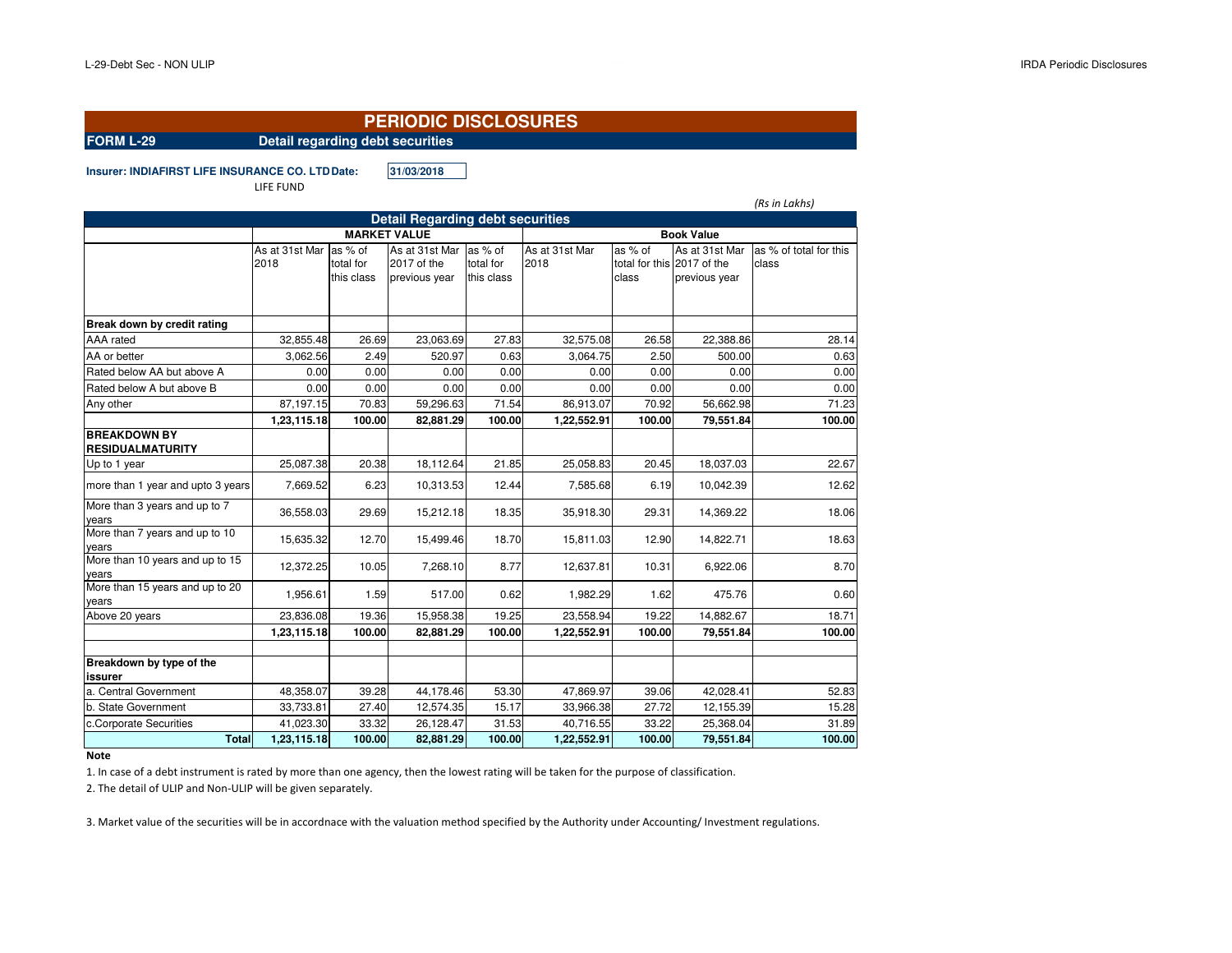# **PERIODIC DISCLOSURES**

**FORM L-29 Detail regarding debt securities**

**Insurer: INDIAFIRST LIFE INSURANCE CO. LTD. Date: 31/03/2018**

PENSION AND GENERAL ANNUITY FUNDS

|                                                |                     |                   |                                         |            |                |            | (Rs in Lakhs)  |                |
|------------------------------------------------|---------------------|-------------------|-----------------------------------------|------------|----------------|------------|----------------|----------------|
|                                                |                     |                   | <b>Detail Regarding debt securities</b> |            |                |            |                |                |
|                                                |                     | <b>Book Value</b> |                                         |            |                |            |                |                |
|                                                | As at 31st Mar 2018 | as % of total     | As at 31st Mar                          | as % of    | As at 31st Mar | as % of    | As at 31st Mar | as % of total  |
|                                                |                     | for this class    | 2017 of the                             | total for  | 2018           | total for  | 2017 of the    | for this class |
|                                                |                     |                   | previous year                           | this class |                | this class | previous year  |                |
| Break down by credit rating                    |                     |                   |                                         |            |                |            |                |                |
| AAA rated                                      | 2,61,271.12         | 45.21             | 2,71,904.24                             | 49.62      | 2,59,450.18    | 44.89      | 2,64,644.79    | 49.77          |
| AA or better                                   | 38,894.69           | 6.73              | 18,439.17                               | 3.36       | 38,827.58      | 6.72       | 17,965.09      | 3.38           |
| Rated below AA but above A                     | 0.00                | 0.00              | 0.00                                    | 0.00       | 0.00           | 0.00       | 0.00           | 0.00           |
| Rated below A but above B                      | 0.00                | 0.00              | 0.00                                    | 0.00       | 0.00           | 0.00       | 0.00           | 0.00           |
| Any other                                      | 2,77,799.80         | 48.07             | 2,57,660.24                             | 47.02      | 2,79,687.30    | 48.39      | 2,49,137.70    | 46.85          |
|                                                | 5,77,965.61         | 100.00            | 5,48,003.64                             | 100.00     | 5,77,965.06    | 100.00     | 5,31,747.58    | 100.00         |
| <b>BREAKDOWN BY</b><br><b>RESIDUALMATURITY</b> |                     |                   |                                         |            |                |            |                |                |
| Up to 1 year                                   | 86,134.49           | 14.90             | 27,354.97                               | 4.99       | 85,994.53      | 14.88      | 27,266.72      | 5.13           |
| more than 1 year and upto 3<br>years           | 1,22,998.33         | 21.28             | 1,11,335.27                             | 20.32      | 1,21,766.26    | 21.07      | 1,08,637.21    | 20.43          |
| More than 3 years and up to 7<br>years         | 2,93,853.58         | 50.84             | 3,30,845.05                             | 60.37      | 2,93,447.65    | 50.77      | 3,20,819.41    | 60.33          |
| More than 7 years and up to<br>10 years        | 59,099.44           | 10.23             | 70,348.85                               | 12.84      | 60,329.90      | 10.44      | 67,229.78      | 12.64          |
| More than 10 years and up to<br>15 years       | 13,915.17           | 2.41              | 7,165.90                                | 1.31       | 14,316.24      | 2.48       | 6,772.67       | 1.27           |
| More than 15 years and up to<br>20 years       | 501.50              | 0.09              | 0.00                                    | 0.00       | 535.76         | 0.09       | 0.00           | 0.00           |
| Above 20 years                                 | 1,463.09            | 0.25              | 953.60                                  | 0.17       | 1,574.72       | 0.27       | 1,021.79       | 0.19           |
|                                                | 5,77,965.61         | 100.00            | 5,48,003.64                             | 100.00     | 5,77,965.06    | 100.00     | 5,31,747.58    | 100.00         |
| Breakdown by type of the<br>lissurer           |                     |                   |                                         |            |                |            |                |                |
| a. Central Government                          | 1,61,410.93         | 27.93             | 1,57,731.19                             | 28.78      | 1,62,430.32    | 28.10      | 1.52.219.20    | 28.63          |
| b. State Government                            | 85,008.87           | 14.71             | 69,540.08                               | 12.69      | 85,833.32      | 14.85      | 67,826.41      | 12.76          |
| c.Corporate Securities                         | 3,31,545.81         | 57.36             | 3,20,732.38                             | 58.53      | 3,29,701.42    | 57.05      | 3,11,701.97    | 58.62          |
| <b>Total</b>                                   | 5,77,965.61         | 100.00            | 5,48,003.64                             | 100.00     | 5,77,965.06    | 100.00     | 5,31,747.58    | 100.00         |

### **Note**

1. In case of a debt instrument is rated by more than one agency, then the lowest rating will be taken for the purpose of classification.

2. The detail of ULIP and Non-ULIP will be given separately.

3. Market value of the securities will be in accordnace with the valuation method specified by the Authority under Accounting/ Investment regulations.